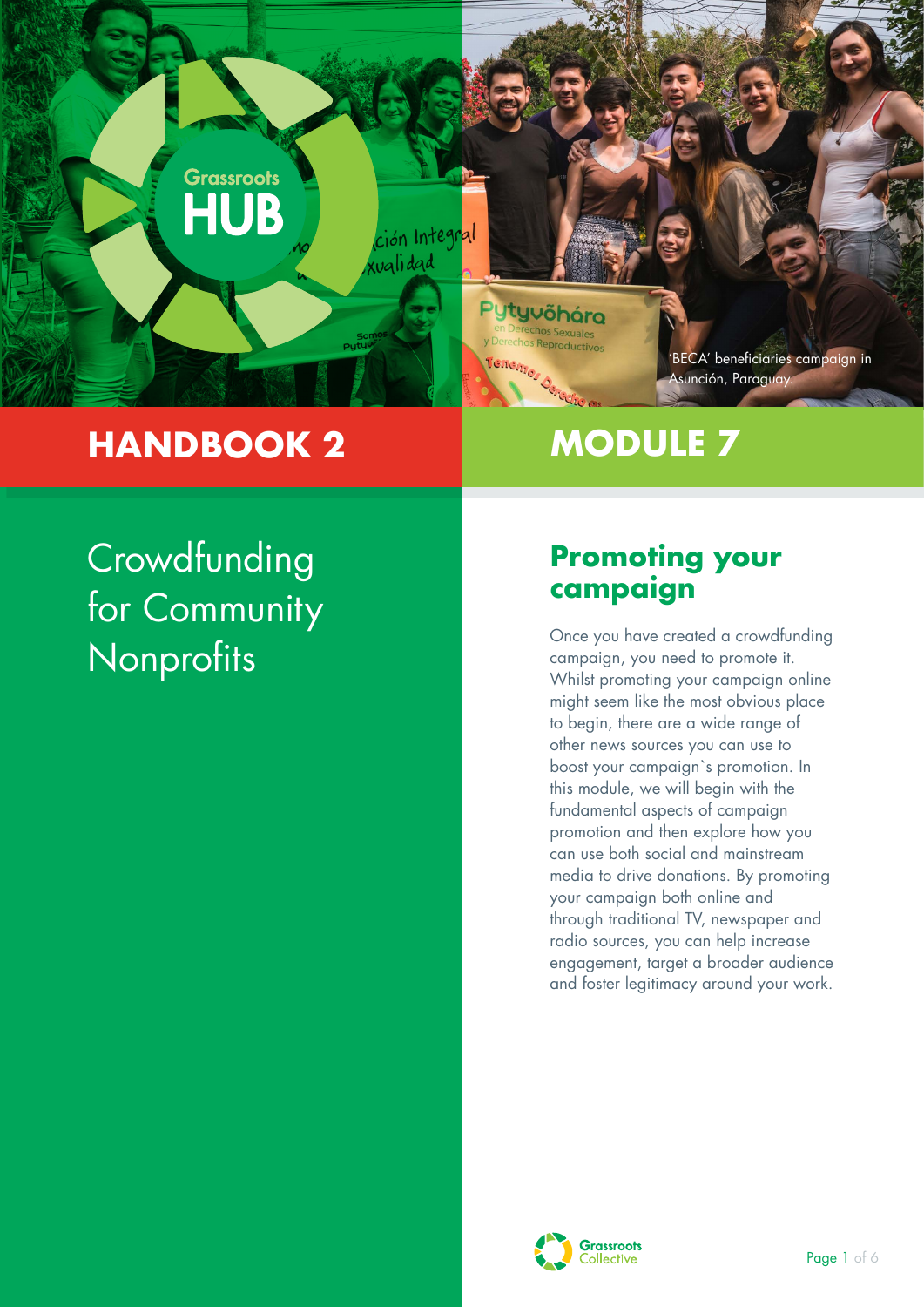### **Principles of campaign promotion**

#### **Foster legitimacy**

By now you know that legitimacy is a pivotal factor when trying to encourage donations to your crowdfunding campaign. Potential donors want to see evidence that your organisation is serious about your work and capable of delivering meaningful support before they will consider funding you. It is essential to highlight in as much detail as possible what exactly they will be supporting – what the problem is, how you formulated your project idea, how you are going to implement it and who is going to benefit from it. The best way to foster legitimacy is to tell the stories of the beneficiaries you support. Use honest narratives, accompanied by photos or videos that tell the story of beneficiaries who endorse your initiative. If a potential donor sees evidence that the local people you support believe in your work, they will be far more likely to believe in your mission and donate to your cause.

#### **Inform and entertain**

The truth is, you know what you want from your audience: their money. You want their money in order to use it to make the world a better place and you have a plan about how you are going to make that happen. If you are asking your audience to give you their hard-earned money, based on an instantaneous decision from seeing a social media post or news article, you need to be giving them something in return and that exchange should begin immediately. Your posts, interviews and blogs should educate them, visually stimulate them, make them feel like they are a part of something greater than themselves, or all of the above. Use a mixture of quantitative facts and qualitative personal stories to show the big picture of the need for your work and the impact that you are having.

**Whilst everyone has heard stories of those random crowdfunding campaigns that go viral and raise thousands of dollars overnight, unfortunately, those campaigns are not the norm. As a general rule, you can expect to get as much out of your crowdfunding campaign as you put into promoting it. However, whilst hard work is inevitable, there are some basic principles you can use to help guide your promotion across all media formats, making your efforts more efficient and effective.**

**Helpful Hint**

**Throughout this module, it will be helpful to refer to the communication strategy you created in Module 5. Use this to craft specific posts and refine your communication calendar.** 

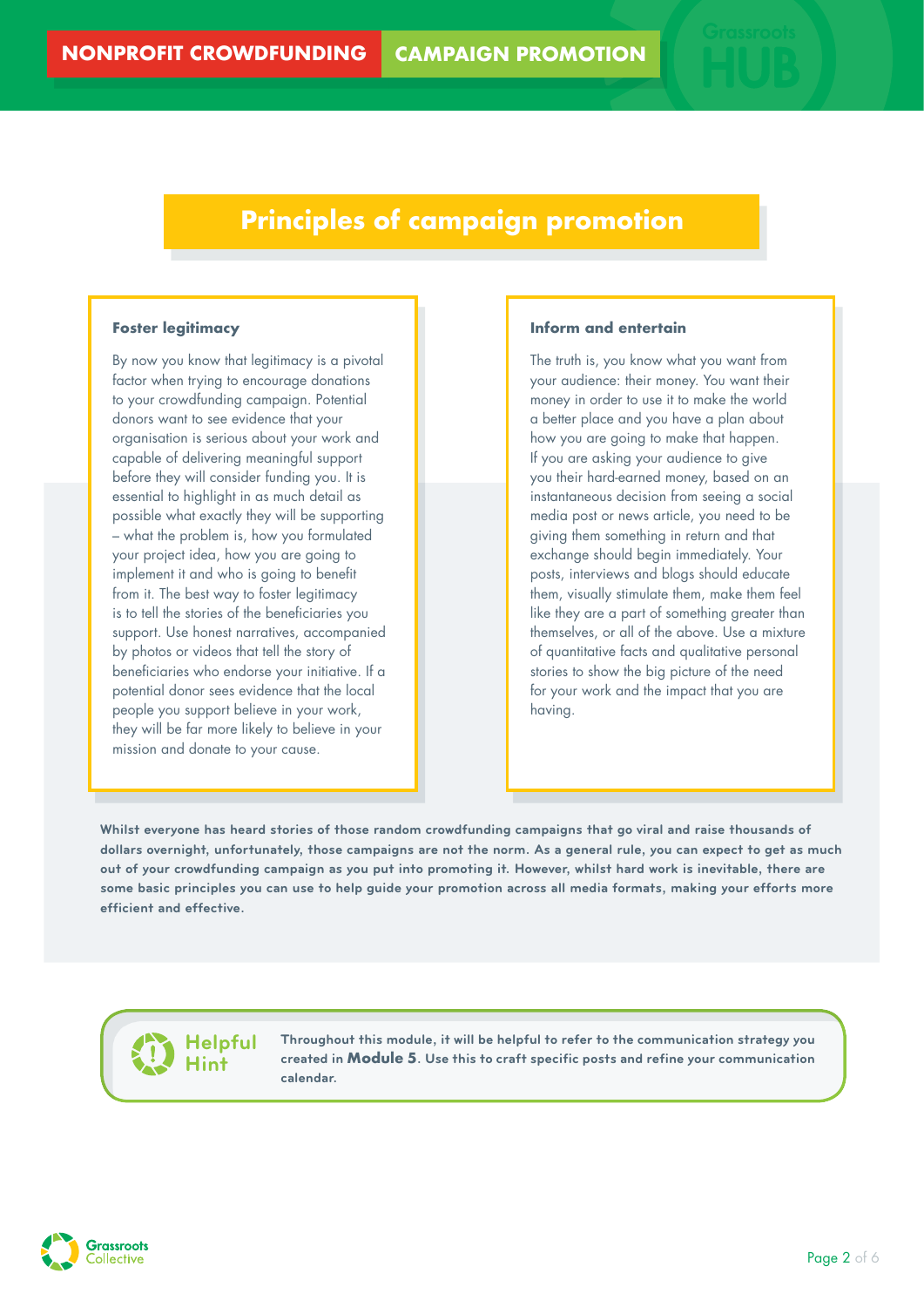

### **Social Media**

Crowdfunding and social media have a symbiotic relationship. Organisations can use social media to drive their audience to a crowdfunding platform where they will hopefully make a donation or become a peer-to-peer fundraiser (more in **Module 8**). A crowdfunding campaign can also be a good way to bring new life into your social media presence and get existing followers active. By using fun and engaging content, you can make your Facebook, Instagram or twitter feeds a place where people come to be entertained and inspired.

### **Creating engaging content**

The first, and most important aspect to social media marketing is creating engaging content. The modern mantra of 'Content is King' is certainly true. Try to use a variety of different types of content (photos, video, text) and take the time to make sure that every post is directly relevant to your Communication goals and messages identified in **Module 5**. Make sure that you celebrate, thank and directly link any news articles or blogs about your cause that are hosted off social media – this will demonstrate to potential donors that there is interest in your work and will help foster legitimacy about your work.

Some ideas to help create great engaging content:

- Let those who benefit from your organisation's work tell the story of how it is impacting their life. Use videos or quotes from locals who will benefit from the project or have benefitted from your work in the past.
- Use bright, colourful infographics to hit heavy with numbers that show the effectiveness of your work. It's important to quantify the impact a donor's money will have. Free online infographic tools like canva.com or piktochart.com are great places to check out.
- Focus on the amount of difference that can be made with a certain donation. For example, a campaign to fund a local sewing training program might advertise that a \$50 donation will cover the costs of training for one woman for a week.

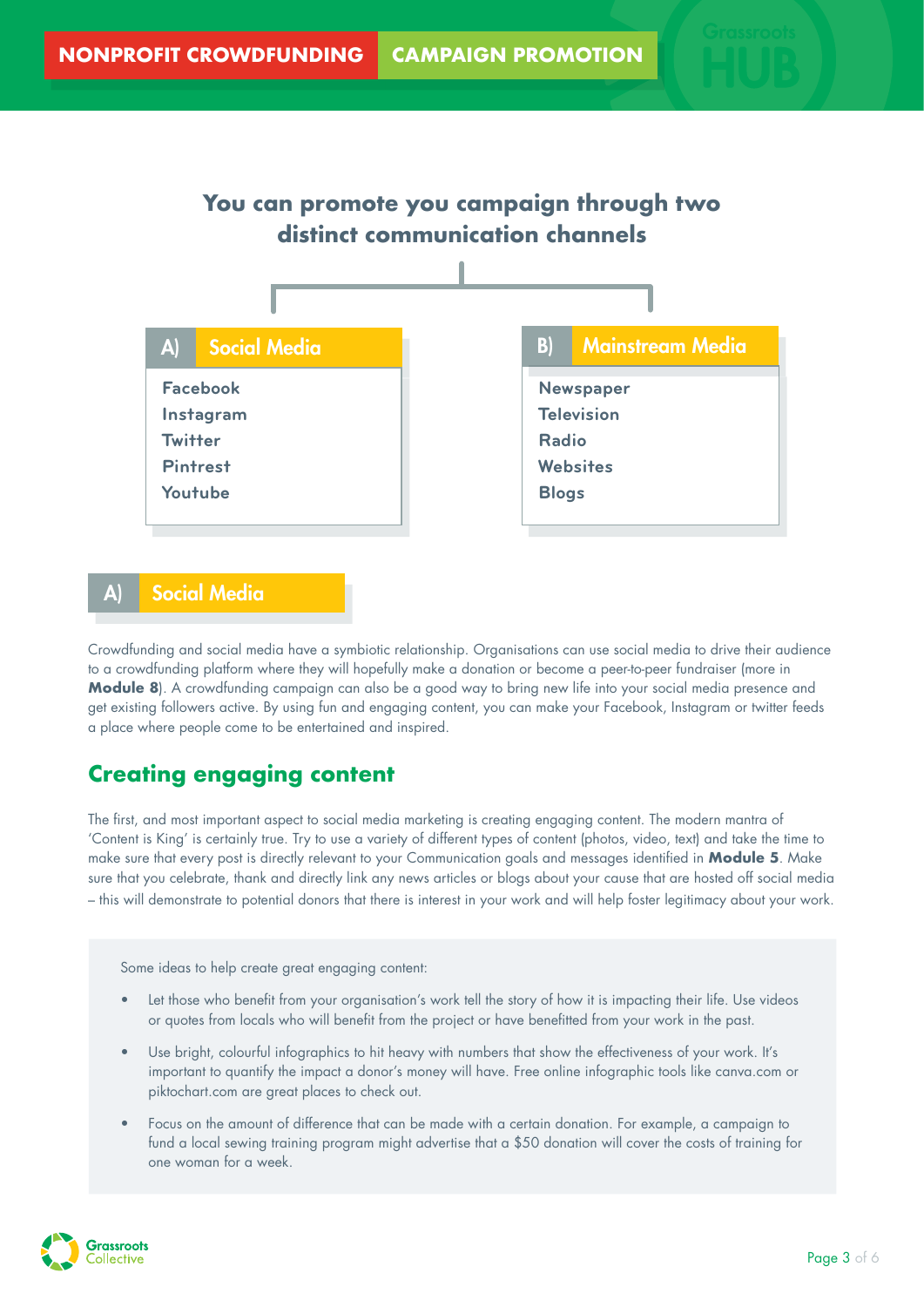### **Putting the 'social' back in social media**

The key to effectively using social media to promote a crowdfunding campaign is to ensure that your communication is a two-way street. Ask you followers questions and ALWAYS respond to any query quickly and honestly. Don't fall into the trap of thinking that your social media feed is a megaphone where you simply tell your followers how awesome you are and ask them for money. There is no easier way to alienate an engaged audience. Try to use interesting content that isn't directly related to your campaign, but still promotes your work and makes people want to support it. Of course, you occasionally should make a direct ask for money (no more than once or twice a week), but your main focus should be upon creating exchange with your audience. Resist the urge to make your crowdfunding promotion all about your work and instead try to foster conversation about the issues that you and your followers care about.

### **Engaging with relevant social media influencers**

A great way to increase your reach is to piggyback onto the audiences of online 'influencers'. Influencers are individuals or groups that have large followings on social media. The idea is that you can approach them, by email or in person, and ask them to help promote your campaign to their audience. When choosing an influencer to partner with, it is important to ensure that both the individual and their audience believe in your work. This way, you will maximise the chance of donations, by having the online influencer appeal on your behalf to potential donors who fit your target audience profile.

A great place to start looking for influencers is locally – it's unlikely that David Beckham is going to support your school football program unless there is a significant amount of interest in your work locally. Reach out to local athletes, artists or musicians. Slowly work your way up the social media 'food-chain', targeting influencers that will likely have a direct interest in your work.

### **Recognising your follower's efforts**

A great way to directly promote your campaign without making it all about you is to recognise the contribution your followers make. You need to make your organisation`s social media heroes feel special, recognising their engagement and dedication to promoting your cause. If someone shares your post, be sure to like their post and comment a "thanks for your support" type sentiment. If somebody asks a question, pays you a compliment, or leaves negative feedback, make sure you respond as soon as possible. Importantly, if you receive a big donation from a group of followers or another organisation make a post saying thank you for their support. This gives you the opportunity to promote your campaign directly whilst making the subject matter of the post about others. Recognise what your followers are doing to help your cause, be generous with feedback and "thank you`s".

#### **Helpful Hint**

**Make sure you use a broad variety of online content to promote your campaign. Keep things interesting by switching between mediums, such as photos, videos, written stories and infographics. Also, try to host some of your marketing on other platforms and then link between them. Long-form blog posts, podcasts and news articles can help lend legitimacy to your campaign but shouldn't be 'hosted' on your social media stream, but instead should be linked to.** 

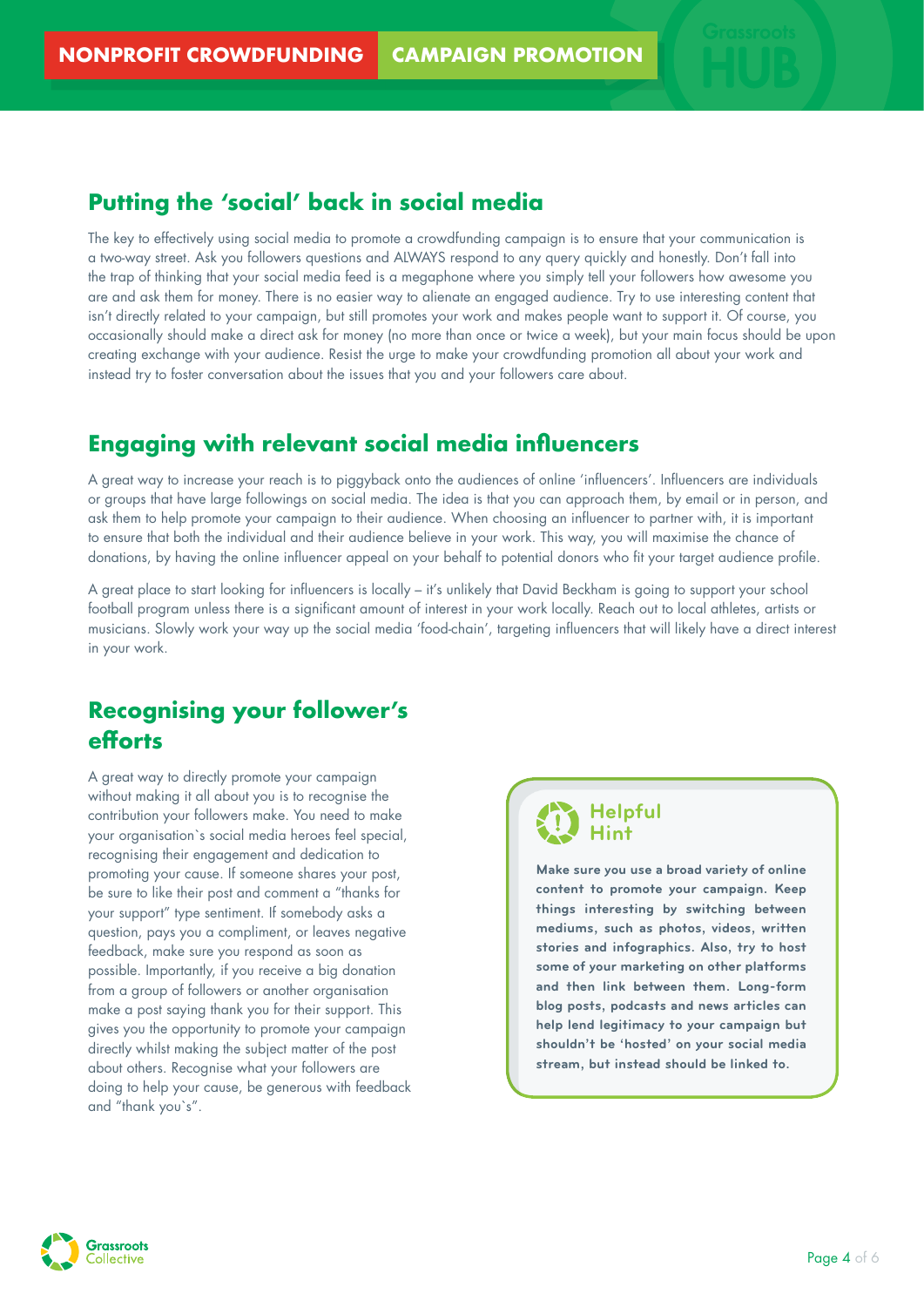#### B) Mainstream Media

Newspapers, television, radio shows, websites, and blogs can all be great sources of promotion for your crowdfunding campaign. These outlets will generally have much larger audiences than your organisation and, if they are a trusted news source, can provide an extra level of legitimacy to your campaign simply by featuring it.

Local newspapers and radio stations in your region are a great place to begin promoting your campaign. Local sources tend to favour locally relevant stories so there is a good chance they will help promote a local organisation`s work. Once you've spread the word amongst local news sources, you can start approaching larger media sources or online publishers to help reach a bigger audience. When pursuing these larger media sources, make sure you are strategic about choosing the right ones. Take the time to identify the types of audiences each newspaper, online blog or tv station has and choose the ones that have the audience most similar to your target audience - don't waste time pursuing irrelevant audiences that are unlikely to translate into donors.

#### Identifying and connecting with the right mainstream media sources

A great way to find (online) media outlets that might help promote your campaign is to use Reverse Google Image Search. You can use this unique search system to identify news sources that have previously promoted campaigns or nonprofits similar to yours. Begin by finding a news article that promotes a non-profit or crowdfunding campaign similar to yours. Download the photo attached to that article and save it on your computer. Then, re-upload this image to Googles 'Reverse Image Search'. This will find all of the websites, blogs, newspapers and other media sources that have used this image in an article or blog. You can then target these media outlets when trying to promote your campaign. Because they have promoted similar campaigns previously, there is a good chance they will support yours. This is a much easier and more efficient way to find media outlets that will support your work than using the usual word-based google search.

Once you have identified the media sources that will likely find your organisation's cause newsworthy, reach out to them with a pre-packaged media kit that explains your story. This should be filled with colourful photos and videos about your work. Remember, the more attractive you make your story, the more likely it is to get published. You need to make the journalists job as easy as possible. When presenting your crowdfunding campaign to news outlets, it is important to focus on stories of individuals participating in or benefiting from your work. This human element is what readers and viewers will connect with and will help make it much easier for the journalist to craft a meaningful article.

Another way to get news outlets to take interest in your work is by writing a press release. Press releases are communications which organisations can use to announce something that is ostensibly newsworthy to the media. A press release contains the who, what, when, where, and why of your crowdfunding campaign, as well as boilerplate information about your organisation. Press releases are generally distributed by a newswire to a targeted list of media outlets and publications based on your preferences, though they can be sent out individually as well. Press releases often cost money to distribute and will only be effective in promoting your campaign if the media outlets they are sent to pick them up. Smaller NGOs will want to consider costeffectiveness of this strategy.

#### **Helpful Hint**

**Remember, developing relationships with writers, editors, and other media professionals is an important part of this strategy. Be polite, courteous, and flexible when reaching out. Invite reporters to come visit your project or offer them ready-**

**made content. Making their job easier will make them keener to cover your story.**